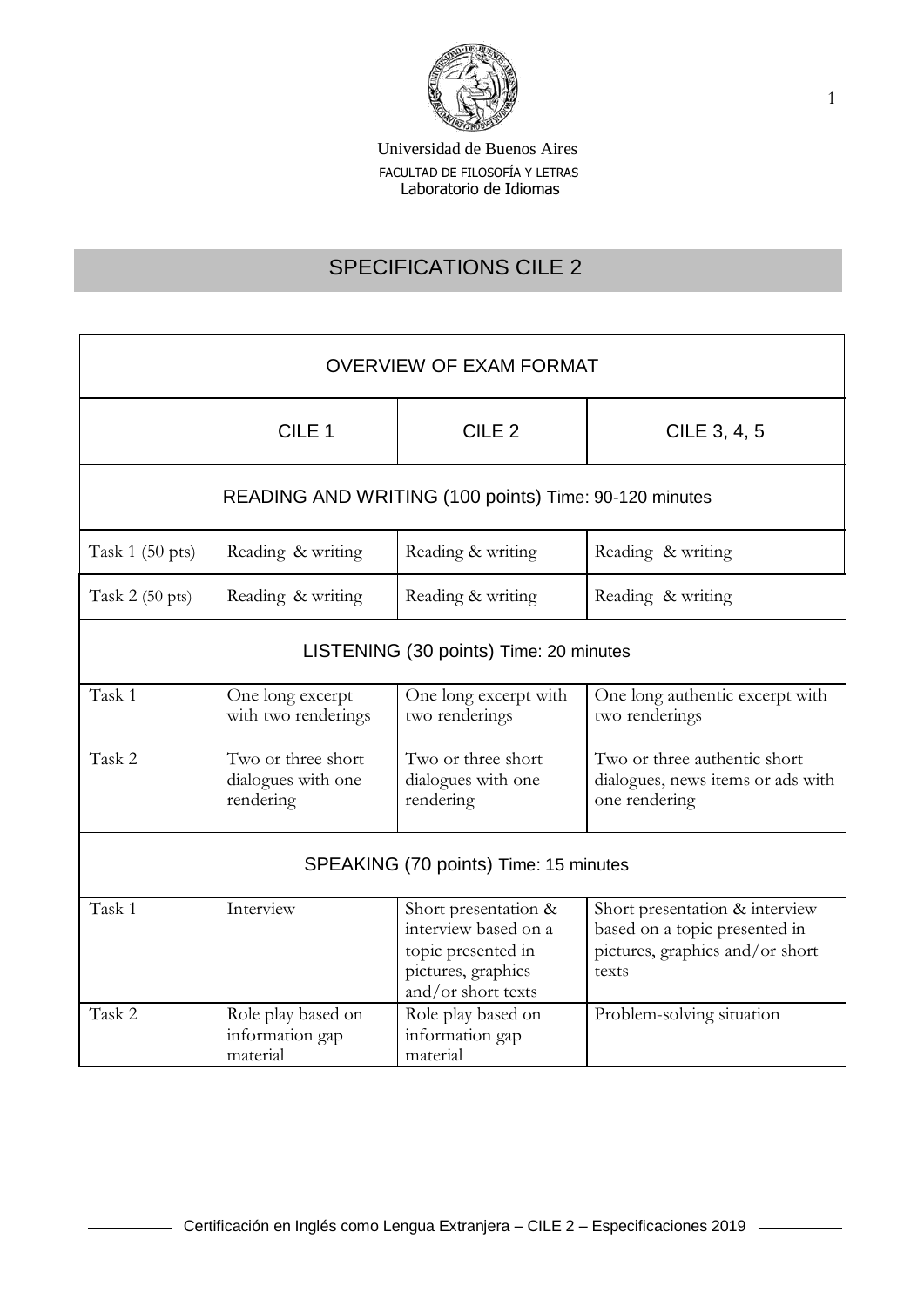

# READING AND WRITING SECTION

In the two tasks in this section candidates will be expected to write a text on the basis of the input provided by an authentic text. Successful completion of each task will require candidates to select, summarize or comment on relevant information from the text and transfer this information to the requested written text guided by the writing purpose and following conventions of genre, information routines and register.

- Candidates will write a total of **240-280** words using two of the following genres:
- □ An informal letter or e-mail;
- $\Box$  A descriptive narrative, e.g. an anecdote, a travel account on a blog;
- $\Box$  An instructive text, e.g. tips to make the most of your visit to Argentina.

An example of an integrated task at this level:

Imagine you participated at the London flash mob described in the piece of news below. Narrate the experience from your point of view, taking into account the information in the text. You want your text to be posted on a weblog where everybody describes their participation. Include the following information as it is presented in the text:

- □ Where it took place
- □ What happened there
- □ Any unexpected problems

You should write 10-13 lines.

REMEMBER to use the information in the text whenever necessary.

Written texts will be graded according to: relevance and adequacy of content with respect to reading input and writing purpose, organisation and cohesion, vocabulary, grammatical range and accuracy, and punctuation and spelling.

Candidates will have to read authentic texts from different sources such as magazine and newspaper articles with a length of 450-650 words. They may find the following text types, information routines and content:

- Narrative (Reports: biographical notes, news, historical accounts, newspaper articles; short stories)
- Description (impressionistic descriptions, e.g. travel accounts)
- Expository (broader accounts of esp. abstract phenomena, e.g. newspaper articles, excerpt from educational materials)

Topics: Lifestyles – people (hope, ambitions, success stories) – adventure – travelling – love – crime – shopping – beliefs – the supernatural – health – discoveries and inventions – historical events – society – science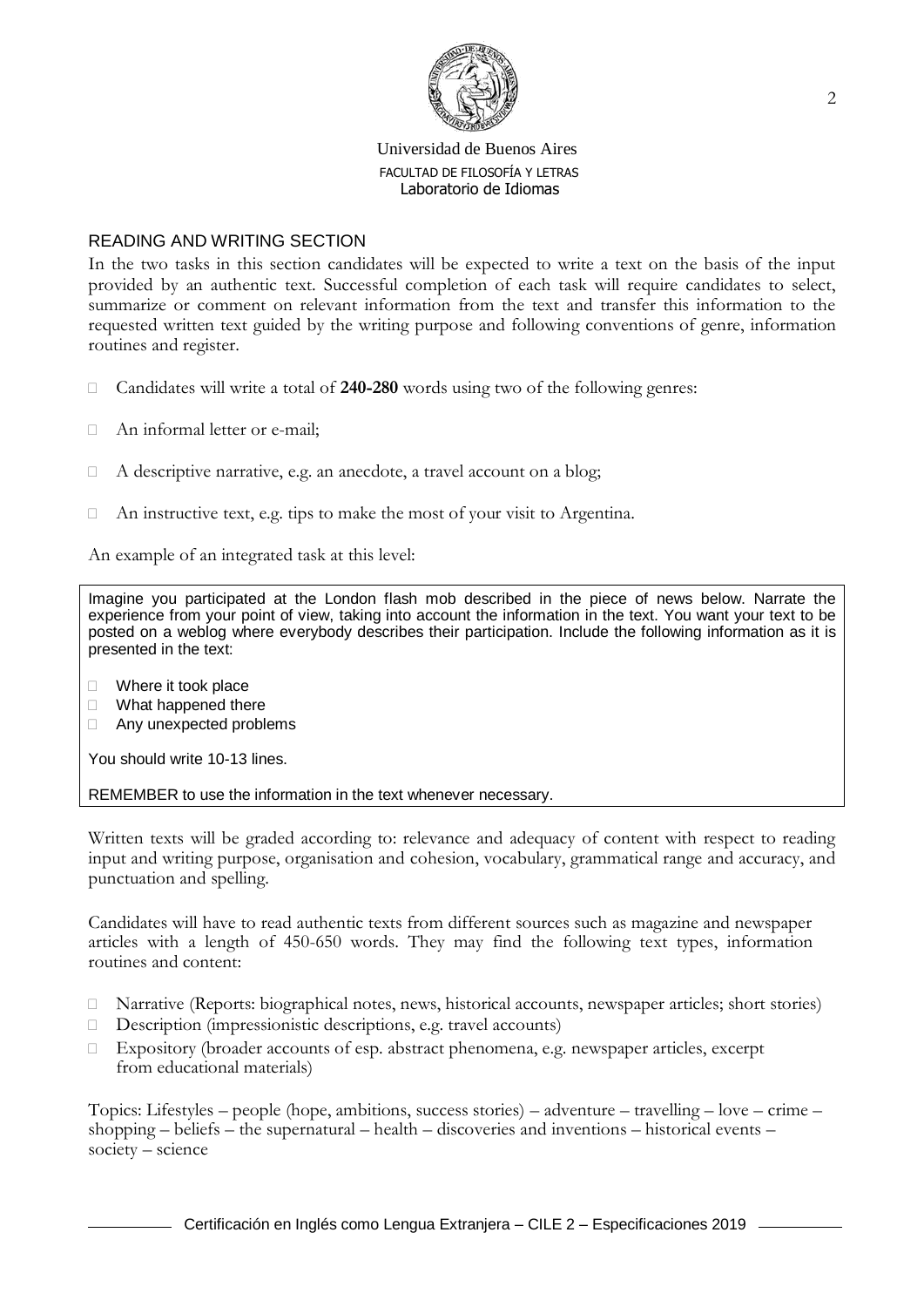

# LISTENING SECTION

This section will assess candidates' ability to understand different types of scripted aural texts of a British or American variety by showing understanding of gist, detailed information or specific information.

Task 1

In task 1, candidates will listen to a long excerpt (a dialogue or monologue) twice. They might encounter any of the following text types and content:

- $\Box$  Informal and formal conversations
- Announcements
- News
- $\Box$  Film reviews
- □ Narrative (news, personal accounts, storytelling, etc)

Length: 400-600 words

Topics: Lifestyles – people (hope, ambitions, success stories) – adventure – travelling – love – crime – shopping – beliefs – the supernatural – health– discoveries and inventions – historical events – society – science

Candidates will have to perform any of the following skills:

- $\Box$  Identifying main ideas
- $\Box$  Identifying supporting details

Most test methods will be of an open-ended type, e.g. short-answer questions, information-transfer techniques (complete chart, label diagram with short phrases, form / chart completion). Some objective type items may also be included: e.g. true/false statements (without justification), multiple choice questions.

Task 2 In task 2, they will listen to 2 or 3 short conversations once.

Candidates will mainly have to perform any of the following skills:

- $\Box$  Identifying the major topic
- $\Box$  Inferring the role of the participants in a situation
- Identifying specific information

Test methods used might include short answers, multiple choice questions or true/false statements.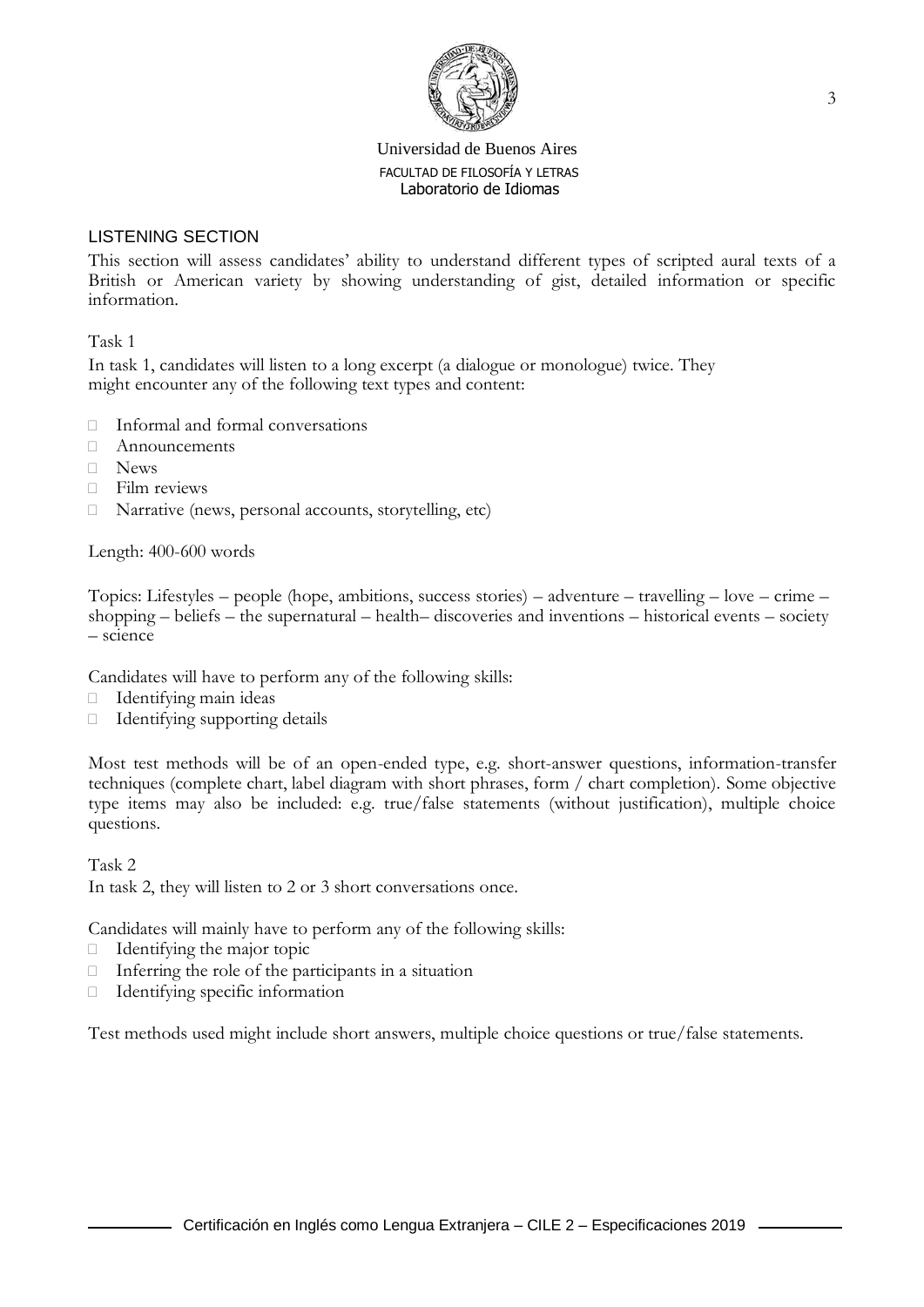

# SPEAKING SECTION

This section aims to assess candidates´ ability to use spoken English in a wide range of interactions and monologues.

The board will be made up of two examiners, of which one will lead the interaction with the student(s). Candidates will be paired up if possible to interact with each other.

Part I:

Examiners will ask questions on topics related to work, school, leisure time to help candidates feel at ease. Then candidates will be given a sheet with printed input and guiding questions to prepare a brief presentation on the topic. After a short talk, they will be asked further questions on the topic related to their own experience and opinions.

#### Part II:

In pairs candidates will be presented with a role play based on an information gap activity. They will be provided with cards containing relevant information to accomplish the task.

#### *Topics:*

Daily routines- education - occupations and jobs– travelling - lifestyles - people (hope, ambitions, success stories) – adventure – travelling – love – shopping – beliefs - the supernatural – crime – health – society – science – discoveries and inventions – historical events

#### *Expected performance:*

Candidates can cope with a wider range of everyday situations and service encounters, not only focusing on basic facts, but also expressing opinions, attitudes and wishes. They are able to interact in conversations about predictable topics and understand instructions and questions in the same situation. In the workplace, they can exchange opinions with colleagues as long as the topic is predictable, pass on messages and offer advice to clients within their own area of expertise.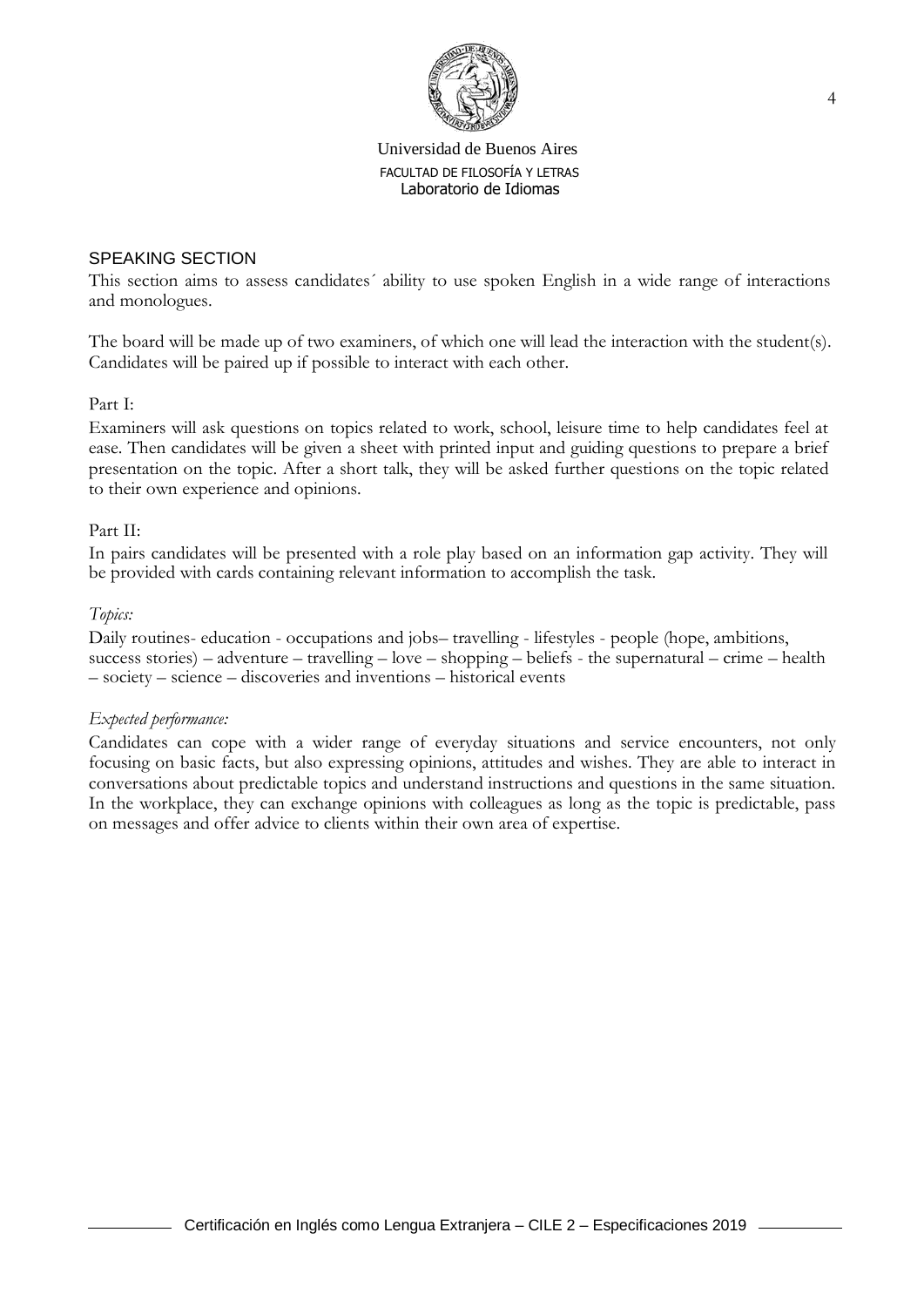

# LANGUAGE SPECIFICATIONS

Candidates at this level tend to use the following structures, functions and vocabulary with a certain level of accuracy since many of these language items have been acquired at this stage. Language items from previous stages tend to be used with a higher level of accuracy and fluency.

| Grammaritems                                                                                  | Functions                                                      |  |
|-----------------------------------------------------------------------------------------------|----------------------------------------------------------------|--|
| Present Simple and Continuous                                                                 | Describe routines and actions in progress                      |  |
| Would like, Want, Prefer, Enjoy, Look forward to,<br>Hope                                     | Express likes, preferences, ambitions, expectations            |  |
| Will, be going to, Present Continuous                                                         | Talk about future plans, intentions, arrangements and<br>facts |  |
| Time clauses                                                                                  | Refer to past, present and future events                       |  |
| Conditionals I                                                                                | Express present conditions and future results                  |  |
| Can, Could, May, Might                                                                        | Express possibility                                            |  |
| -ed and -ing adjectives                                                                       | Describe feelings and characteristics                          |  |
| Comparatives and Superlatives                                                                 | Describe people, places, and feelings                          |  |
| Present Perfect                                                                               | Express experiences, recent past and unfinished past           |  |
| Should, Must, (Don't) Have to                                                                 | Express recommendation and (lack of ) obligation               |  |
| Can't, Mustn't                                                                                | Express prohibition                                            |  |
| Past Simple, Past Continuous, Past Perfect                                                    | Narrate past events                                            |  |
| Passive voice (Simple Present, Simple Past, Will<br>future)                                   | Describe present, past and future events<br>Describe processes |  |
| Used to                                                                                       | Express a past habit or state                                  |  |
| Reported Speech (using say and tell)                                                          |                                                                |  |
| Conditionals II, would                                                                        | Express unreal or improbable conditions<br>and results         |  |
| Quantifiers (a little, a few, lots of) and measure words<br>(loaf, slice, can, carton, piece) | Express quantity                                               |  |